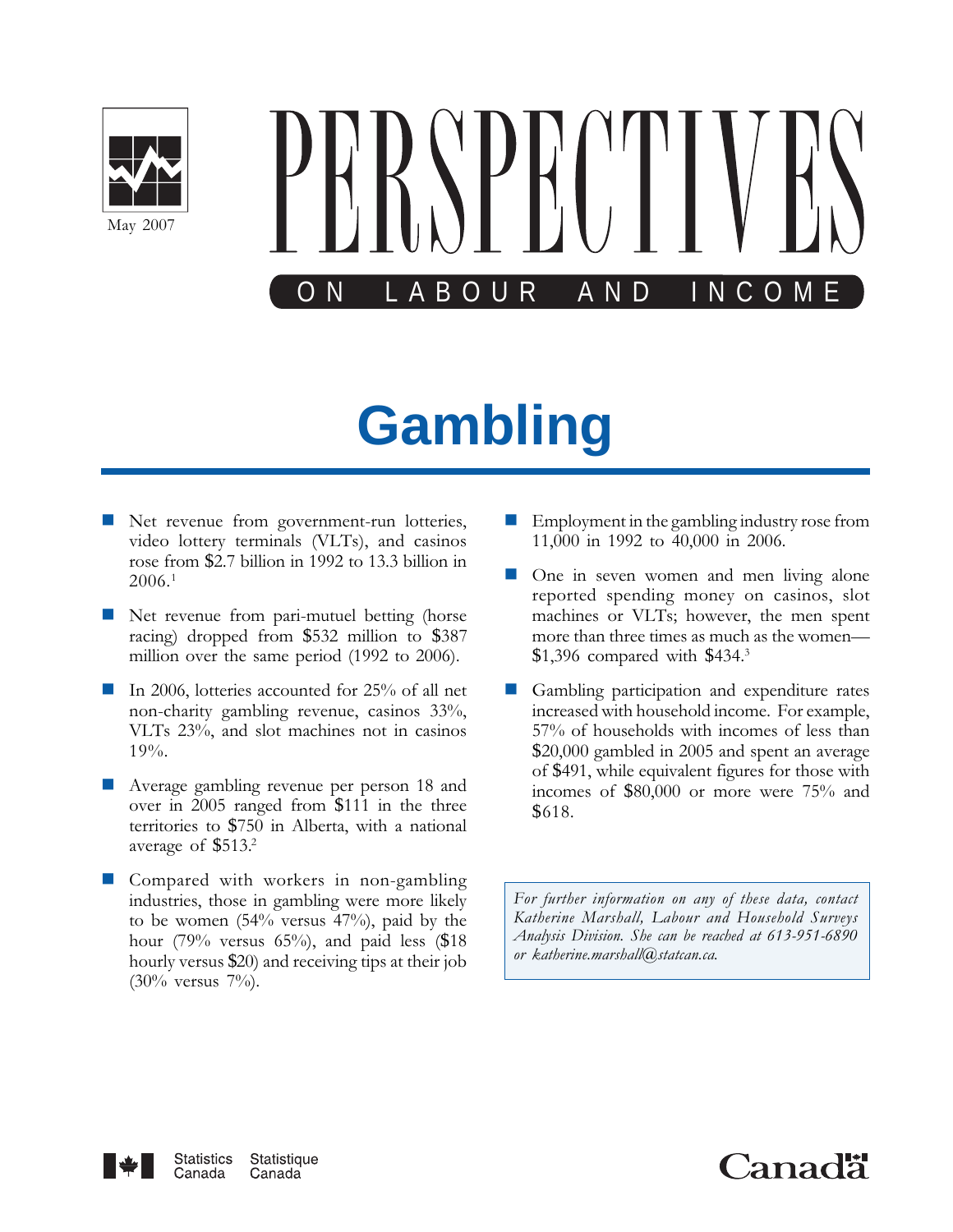# Gambling



# **Net revenue from government-run gambling has increased steadily**

1 Refers to ones found outside government-run casinos. Source: National Accounts

# **Gambling revenues and profits**

|                                             | Gambling<br>revenue <sup>1</sup> |        | Gambling<br>profit <sup>2</sup> |       | Share of<br>total revenue <sup>3</sup> |      | Revenue per<br>capita $(18+)^4$ |      |
|---------------------------------------------|----------------------------------|--------|---------------------------------|-------|----------------------------------------|------|---------------------------------|------|
|                                             | 1992                             | 2005   | 1992                            | 2005  | 1992                                   | 2005 | 1992                            | 2005 |
|                                             |                                  |        | \$ millions (current)           |       |                                        | $\%$ |                                 | \$   |
| Canada                                      | 2,734                            | 12,984 | 1,680                           | 7,101 | 1.9                                    | 5.5  | 128                             | 513  |
| Newfoundland and Labrador                   | 80                               | 205    | 42                              | 109   | 2.3                                    | 5.2  | 189                             | 496  |
| <b>Prince Edward Island</b>                 | 20                               | 37     | 7                               | 15    | 2.7                                    | 3.4  | 209                             | 344  |
| Nova Scotia                                 | 125                              | 362    | 72                              | 169   | 2.8                                    | 5.4  | 180                             | 485  |
| <b>New Brunswick</b>                        | 117                              | 211    | 49                              | 117   | 2.7                                    | 3.5  | 209                             | 351  |
| Quebec                                      | 693                              | 2,961  | 472                             | 1,618 | 1.8                                    | 4.9  | 128                             | 489  |
| Ontario                                     | 853                              | 4,745  | 529                             | 2,016 | 1.9                                    | 6.0  | 106                             | 485  |
| Manitoba                                    | 153                              | 556    | 105                             | 318   | 2.5                                    | 5.9  | 186                             | 623  |
| Saskatchewan                                | 62                               | 490    | 39                              | 311   | 1.1                                    | 5.6  | 86                              | 653  |
| Alberta                                     | 225                              | 1,882  | 125                             | 1,513 | 1.6                                    | 6.3  | 118                             | 750  |
| <b>British Columbia</b>                     | 403                              | 1,528  | 239                             | 909   | 2.2                                    | 5.1  | 153                             | 450  |
| Yukon, Northwest Territories<br>and Nunavut | 5                                | 8      | 1                               | 6     | 0.3                                    | 0.3  | 82                              | 111  |

1 Total revenue from wagers on government-controlled lotteries, casinos and VLTs, minus prizes and winnings.<br>2 Net income of provincal governments from total gambling revenue, less operating and other expenses (see D

2 Net income of provincal governments from total gambling revenue, less operating and other expenses (see *Data sources and definitions*).

3 The 2005 share of total revenue calculation is based on 2005 gambling revenue and 2004 total provincial revenue. The 2005 provincial revenue

will be available autumn 2007.

4 Persons 18 and over were selected as this is the legal age of gambling in most provinces.

Sources: National Accounts, Public Institutions (Financial management statistics) and post-censal population estimates.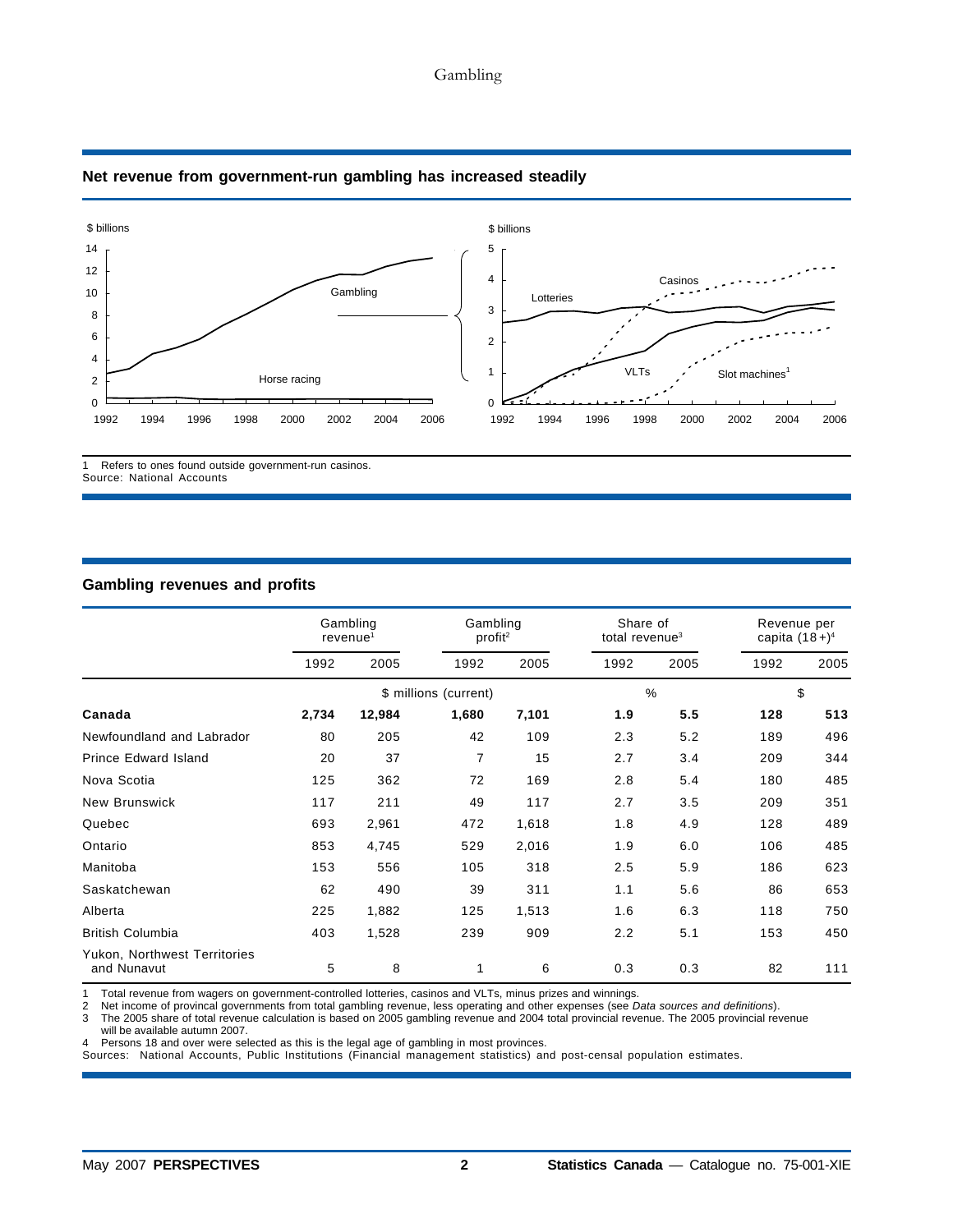|                                                  | Gambling |      |        | Non-gambling |
|--------------------------------------------------|----------|------|--------|--------------|
|                                                  | 1992     | 2006 | 1992   | 2006         |
|                                                  | 11       | 40   | '000'  |              |
| <b>Total employed</b>                            |          |      | 12,720 | 16,444       |
| Sex                                              |          |      | %      |              |
| Men                                              | 35       | 46   | 55     | 53           |
| Women                                            | 65       | 54   | 45     | 47           |
| Age                                              |          |      |        |              |
| 15 to 34                                         | 57       | 40   | 45     | 37           |
| 35 and over                                      | 43       | 60   | 55     | 63           |
| <b>Education</b>                                 |          |      |        |              |
| High school or less<br>Postsecondary certificate | 66       | 50   | 57     | 42           |
| or diploma                                       | 21       | 36   | 27     | 35           |
| University degree                                | 13       | 14   | 16     | 23           |
| <b>Work status</b>                               |          |      |        |              |
| Full-time                                        | 60       | 84   | 81     | 82           |
| Part-time                                        | 40       | 16   | 19     | 18           |
| <b>Provinces</b>                                 |          |      |        |              |
| Atlantic provinces                               | 8        | 4    | 7      | 7            |
| Quebec                                           | F        | 13   | 24     | 23           |
| Ontario                                          | 28       | 46   | 39     | 39           |
| Prairie provinces                                | 30       | 19   | 17     | 18           |
| <b>British Columbia</b>                          | 25       | 19   | 13     | 13           |
| <b>Class of worker</b>                           |          |      |        |              |
| Employee                                         | 99       | 99   | 85     | 85           |
| Self-employed                                    | F        | F    | 15     | 15           |
| Source: Labour Force Survey                      |          |      |        |              |

# **Characteristics of workers Gambling outpaced other industries**



activities, such as lottery ticket sales, VLT receipt sales, and bets at casinos. Other economic spinoffs, such as hotel and restaurant business, security services, or building and equipment maintenance are not included.

Sources: Labour Force Survey; National Accounts

# **Characteristics of jobs**

|                                                                            | Gambling       |                |                      | Non-gambling   |
|----------------------------------------------------------------------------|----------------|----------------|----------------------|----------------|
|                                                                            | 1997           | 2006           | 1997                 | 2006           |
| Employees <sup>1</sup>                                                     | 33             | 40             | '000<br>11,323<br>%  | 13,947         |
| Unionized <sup>2</sup>                                                     | 29             | 26             | 34                   | 32             |
| Non-unionized                                                              | 71             | 74             | 66                   | 68             |
| Permanent job                                                              | 91             | 92             | 89                   | 87             |
| Temporary job                                                              | 9              | 8              | 11                   | 13             |
| Usually receive tips                                                       | 27             | 30             | 7                    | 7              |
| No tips                                                                    | 73             | 70             | 93                   | 93             |
| Paid by the hour                                                           | 80             | 79             | 61                   | 65             |
| Not paid hourly                                                            | 20             | 21             | 39                   | 35             |
| Average hourly earnings <sup>3</sup><br>Men: full-time<br>Women: full-time | 13.51<br>13.04 | 20.37<br>17.40 | \$<br>17.83<br>14.79 | 22.44<br>19.20 |

1 More detailed questions on employees were introduced with the 1997 revision of the Labour Force Survey.

2 Includes persons who are not union members, but whose jobs are covered by collective agreements.

3 Includes tips and commissions.

Source: Labour Force Survey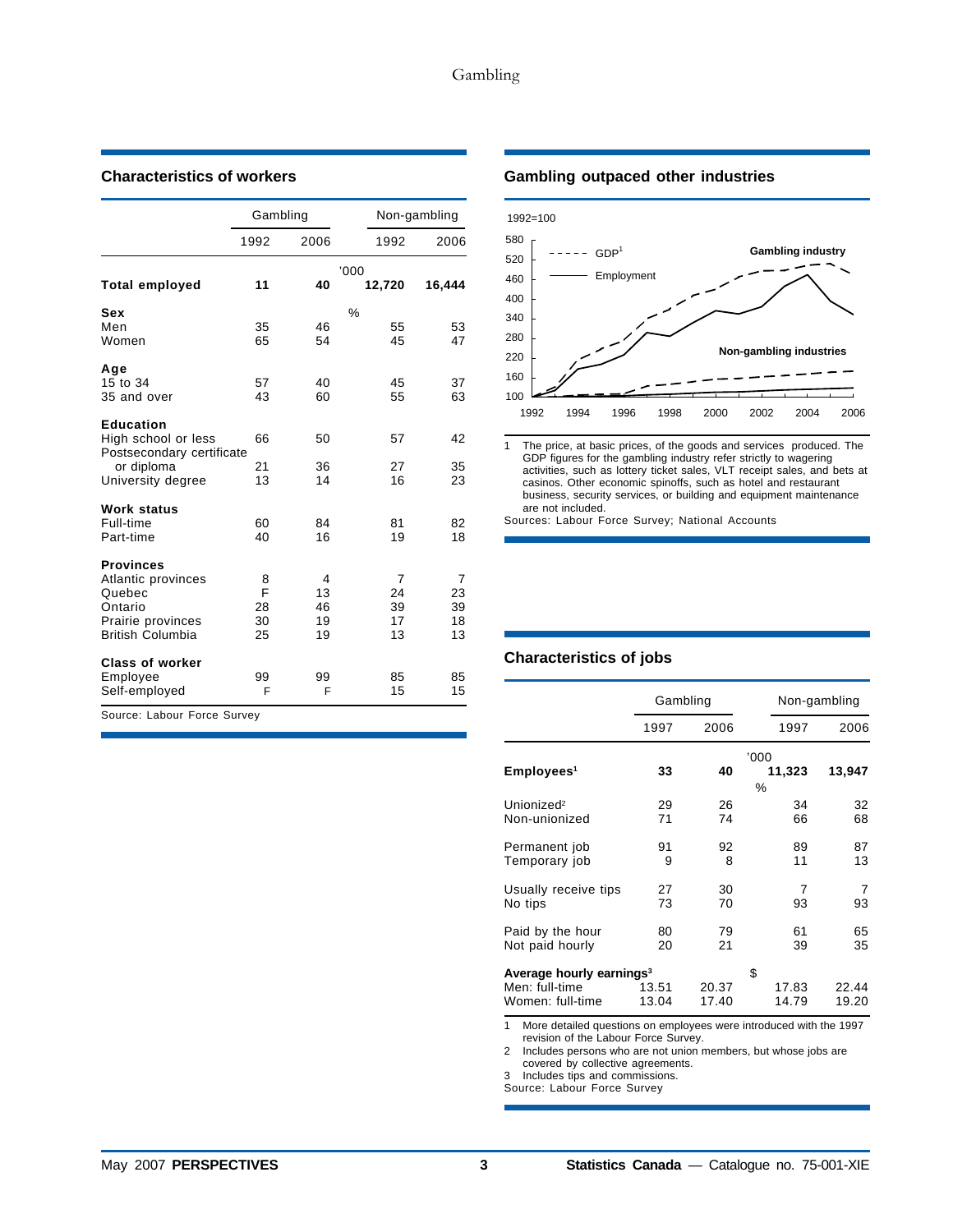# **Household expenditures on gambling activities**

|                                    | At least one<br>gambling activity |               |     | Government<br>lotteries |       | Other<br>lotteries/raffles,<br>etc. |       | Casinos, slot<br>machines<br>and VLTs | <b>Bingos</b> |                           |
|------------------------------------|-----------------------------------|---------------|-----|-------------------------|-------|-------------------------------------|-------|---------------------------------------|---------------|---------------------------|
|                                    | \$                                | $\frac{0}{0}$ | \$  | $\%$                    | \$    | %                                   | \$    | %                                     | \$            | %                         |
| All households                     |                                   |               |     |                         |       |                                     |       |                                       |               |                           |
| 2000                               | 492                               | 74            | 245 | 64                      | 84    | 31                                  | 546   | 21                                    | 743           | 9                         |
| 2001                               | 513                               | 72            | 257 | 62                      | 98    | 30                                  | 554   | 20                                    | 815           | 9                         |
| 2002                               | 570                               | 73            | 263 | 63                      | 129   | 30                                  | 679   | 21                                    | 905           | 8                         |
| 2003                               | 506                               | 74            | 243 | 66                      | 96    | 29                                  | 670   | 19                                    | 799           | 8                         |
| 2004                               | 514                               | 71            | 265 | 61                      | 101   | 28                                  | 664   | 19                                    | 805           | 6                         |
| 2005                               | 549                               | 69            | 254 | 61                      | 142   | 27                                  | 720   | 18                                    | 963           | 6                         |
| One-person households <sup>1</sup> | 534                               | 61            | 218 | 51                      | 256   | 19                                  | 842   | 14                                    | 829           | 6                         |
| Men                                | 763                               | 61            | 297 | 54                      | 573   | 17                                  | 1,396 | 14                                    | 487           | $\ensuremath{\mathsf{3}}$ |
| 18 to 44                           | 771                               | 59            | 208 | 51                      | 147   | 15                                  | 1,848 | 17                                    | 733           | $\mathbf{1}$              |
| 45 to 64                           | 881                               | 66            | 317 | 61                      | 1,155 | 20                                  | 1,154 | 13                                    | 238           |                           |
| 65 and over                        | 512                               | 58            | 446 | 48                      | 124   | 15                                  | 275   | 10                                    | 563           | $\frac{2}{7}$             |
| Women                              | 369                               | 61            | 155 | 49                      | 64    | 20                                  | 434   | 14                                    | 906           | 8                         |
| 18 to 44                           | 322                               | 61            | 109 | 50                      | 53    | 27                                  | 259   | 14                                    | 2,263         | $\overline{\mathbf{4}}$   |
| 45 to 64                           | 316                               | 65            | 151 | 54                      | 62    | 20                                  | 562   | 12                                    | 599           | 8                         |
| 65 and over                        | 435                               | 58            | 187 | 45                      | 76    | 16                                  | 466   | 15                                    | 769           | 11                        |
| All households                     |                                   |               |     |                         |       |                                     |       |                                       |               |                           |
| Newfoundland and Labrador          | 487                               | 68            | 268 | 59                      | 87    | 35                                  | 544   | 8                                     | 751           | 13                        |
| <b>Prince Edward Island</b>        | 513                               | 71            | 266 | 53                      | 93    | 45                                  | 415   | 13                                    | 1,223         | 10                        |
| Nova Scotia                        | 620                               | 74            | 278 | 62                      | 85    | 41                                  | 1,164 | 16                                    | 691           | 10                        |
| <b>New Brunswick</b>               | 451                               | 70            | 256 | 62                      | 70    | 37                                  | 327   | 11                                    | 1,001         | 10                        |
| Quebec                             | 428                               | 73            | 243 | 68                      | 253   | 15                                  | 559   | 13                                    | 553           | 6                         |
| Ontario                            | 603                               | 68            | 266 | 59                      | 128   | 27                                  | 654   | 21                                    | 1,298         | 6                         |
| Manitoba                           | 676                               | 69            | 266 | 54                      | 71    | 34                                  | 990   | 22                                    | 833           | 10                        |
| Saskatchewan                       | 517                               | 73            | 230 | 58                      | 100   | 48                                  | 693   | 24                                    | 457           | 6                         |
| Alberta                            | 576                               | 66            | 225 | 53                      | 150   | 38                                  | 817   | 18                                    | 1,114         | 6                         |
| <b>British Columbia</b>            | 608                               | 68            | 258 | 60                      | 146   | 26                                  | 964   | 19                                    | 968           | $\overline{4}$            |
| Income after tax                   |                                   |               |     |                         |       |                                     |       |                                       |               |                           |
| Less than \$20,000                 | 491                               | 57            | 190 | 47                      | 77    | 12                                  | 840   | 11                                    | 899           | 10                        |
| \$20,000 to \$39,999               | 539                               | 66            | 244 | 58                      | 228   | 20                                  | 673   | 15                                    | 1,044         | $\overline{7}$            |
| \$40,000 to \$59,999               | 527                               | 73            | 262 | 65                      | 111   | 29                                  | 576   | 19                                    | 1,314         | 6                         |
| \$60,000 to \$79,999               | 555                               | 74            | 285 | 65                      | 104   | 34                                  | 738   | 20                                    | 783           | 6                         |
| \$80,000 and over                  | 618                               | 75            | 270 | 65                      | 148   | 39                                  | 836   | 24                                    | 578           | 5                         |
|                                    |                                   |               |     |                         |       |                                     |       |                                       |               |                           |

1 Using one-person households allows examination of individual characteristics. Persons 18 and over were selected as this is the legal age for gambling in most provinces.

Note: Expenditures are per spending household. Unless otherwise indicated, figures are for 2005.

Source: Survey of Household Spending